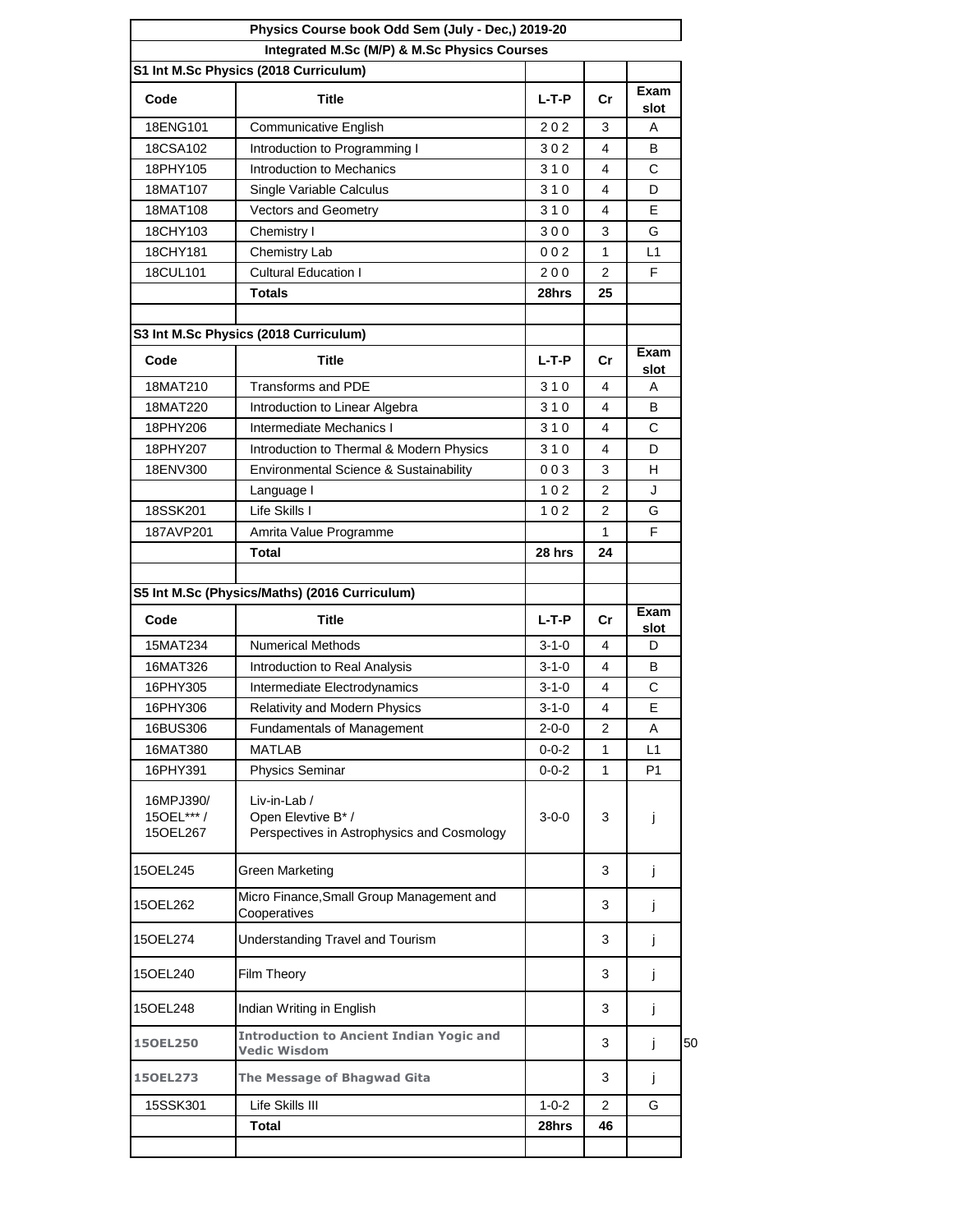| S7 Int M.Sc (Physics Stream) (2016 Curriculum) |                                                                       |             |                |              |
|------------------------------------------------|-----------------------------------------------------------------------|-------------|----------------|--------------|
| Code                                           | <b>Title</b>                                                          | L-T-P       | Cr             | Exam<br>slot |
| 15PHY501                                       | <b>Classical Mechanics</b>                                            | 310         | 4              | A            |
| 15PHY504                                       | <b>Quantum Mechanics I</b>                                            | 310         | 4              | С            |
| 15PHY503                                       | <b>Mathematical Physics</b>                                           | 310         | 4              | B            |
| 15PHY506                                       | <b>Computational Physics</b>                                          | 310         | 4              | D            |
| 15PHY547                                       | Optics                                                                | 310         | 4              | Е            |
| 15PHY582                                       | Simulation Lab                                                        | 003         | 1              | L2           |
| 15PHY581                                       | Physics Lab A                                                         | 006         | 2              | L1           |
|                                                | <b>Total</b>                                                          | 29hrs       | 23             |              |
|                                                | S9 Int M.Sc (Physics Stream) (2012 Curriculum)                        |             |                |              |
| Code                                           | <b>Title</b>                                                          | L-T-P       | Cr             | Exam<br>slot |
| <b>PHY520</b>                                  | <b>Advanced Electronics</b>                                           | $4 - 0 - 0$ | 4              | Α            |
| <b>PHY543</b>                                  | Nuclear & Particle Physics                                            | $4 - 0 - 0$ | 4              | B            |
| <b>PHY544</b>                                  | <b>Condensed Matter Physics</b>                                       | 4-0-0       | 4              | с            |
| <b>PHY581</b>                                  | <b>Advanced Electronics Lab</b>                                       | $0 - 0 - 3$ | 1              | L1           |
| <b>PHY596</b>                                  | Mini Project B                                                        |             | $\overline{2}$ | p            |
|                                                | (Elective 1)*                                                         |             |                |              |
| <b>PHY553</b>                                  | Optoelectronics (Elective 1) (Max. 25)                                |             |                | D            |
| PHY551                                         | Space Physics (Elective 1) (Max. 25)                                  |             |                |              |
| 15PHY546                                       | Thin Film Technology (Elective 1) (Max. 25)                           | $3 - 0 - 0$ | 3              |              |
| 15PHY551                                       | Epistemological Foundations of Quantum<br>Mechanics (Max 25)          |             |                |              |
|                                                | (Elective 2) *                                                        |             |                |              |
| 15PHY539                                       | Nanophotonics (Elective 2) (Max. 25)                                  |             |                |              |
| 15PHY556                                       | Python for Scientific Computing (Elective 2)                          | 300         | 3              | Е            |
|                                                | (Max 25)                                                              |             |                |              |
| <b>PHY554</b>                                  | Introduction to Nanophysics and Applications<br>(Elective 2) (Max 25) |             |                |              |
|                                                | <b>Total</b>                                                          | 21hrs       | 21             |              |
|                                                |                                                                       |             |                |              |
|                                                | Electives* Subjcet to availability                                    |             |                |              |
|                                                |                                                                       |             |                |              |
|                                                | <b>MSc PHYSICS</b>                                                    |             |                |              |
| Code                                           | S1 M.Sc Physics (2015 Curriculum)<br><b>Title</b>                     | $L-T-P$     | Cr             | Exam         |
| 15PHY501                                       | <b>Classical Mechanics</b>                                            | 310         | 4              | slot<br>Α    |
| 15PHY504                                       | <b>Quantum Mechanics I</b>                                            | 310         | 4              | С            |
| 15PHY503                                       | <b>Mathematical Physics</b>                                           | 310         | 4              | B            |
| 15PHY506                                       | <b>Computational Physics</b>                                          | 310         | 4              | D            |
| 15PHY547                                       | Optics                                                                | 310         | 4              | E            |
| 15PHY582                                       | Simulation Lab                                                        | 003         | 1              | L2           |
| 15PHY581                                       | Physics Lab A                                                         | 006         | 2              | L1           |
| 15CUL501                                       | <b>Cultural Education</b>                                             | 200         | P/F            | F            |
|                                                | Total                                                                 | 31hrs       | 23             |              |
|                                                |                                                                       |             |                |              |
|                                                | S3 MSc physics (2015 Curriculum)                                      |             |                |              |
| Code                                           | <b>Title</b>                                                          | $L-T-P$     | Cr             | Exam<br>slot |
| 15PHY602                                       | <b>Condensed Matter Physics</b>                                       | 310         | 4              | A            |
| 15PHY603                                       | Nuclear and Particle Physics                                          | 310         | 4              | B            |
| 15PHY604                                       | <b>Advanced Electronics</b>                                           | 310         | 4              | C            |
| 15PHY682                                       | Advanced Electronics Lab.                                             | 006         | $\overline{2}$ | L1           |